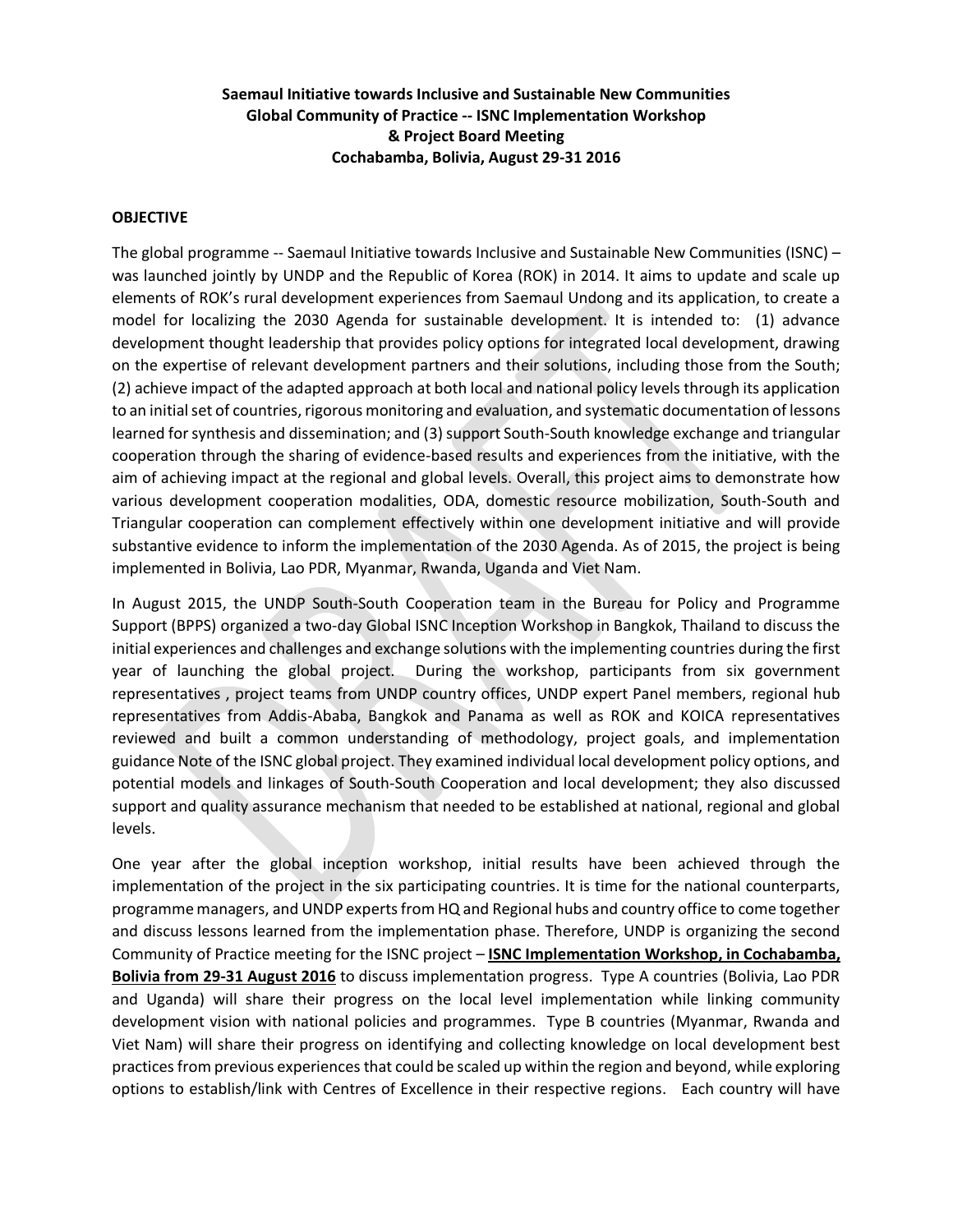the opportunity to engage in South-South knowledge exchanges on their approaches, success, challenges and lessons learned during the implementation phase. The participants will also visit a project site in the Cochabamba in which they will have the opportunity to interact with community leaders, local government officials and beneficiaries. This workshop will also present the final version of the Implementation Guidance and will provide a joint training with KOICA to the participants on the approaches of ISNC.

The Workshop aims to accomplish the following:

- 1. Identify experiences, challenges and lessons learned during the ISNC implementation
- 2. Discuss approaches to establish/link with regional centers of excellence to provide policy advise, and contribute to knowledge gathering and south-south cooperation
- 3. Discuss a roadmap for scaling up the ISNC model
- 4. Deepen the understanding of the ISNC model and training on the Global Implementation Guidance

Additionally, this workshop will also include the Project Board meeting to review the progress of the project and discuss and agree on the work plan for 2017. The Project Board membership is represented by participants to the workshop including representatives from the six implementation countries, ROK and UNDP.

## **PARTICIPATION**

- Country level: The six participating countries: One UNDP country office programme focal point and One government counterpart representative
- UNDP Global and regional South-South Cooperation team and Local Governance/Development team
- Representatives from ROK Ministry of Foreign Affairs and KOICA
- Selected External research institutions/experts
- Total: About 30-35 people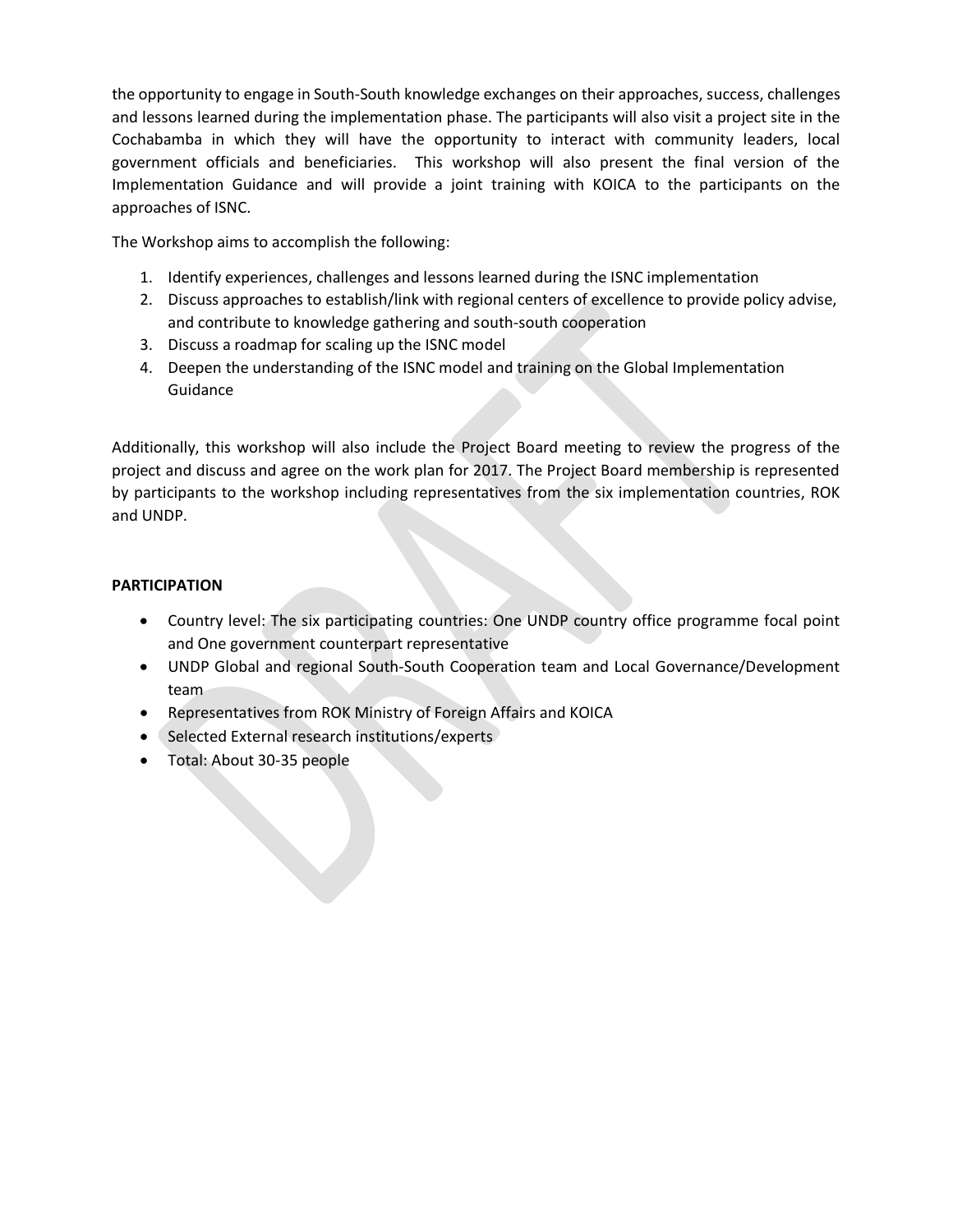# Programme/Agenda of ISNC Implementation Workshop

# and the annual Board Meeting

| Day 1: 29 August                                                                                                                                                                                                                                                                                                                                                                                                                                                                                                                                                                     |  |
|--------------------------------------------------------------------------------------------------------------------------------------------------------------------------------------------------------------------------------------------------------------------------------------------------------------------------------------------------------------------------------------------------------------------------------------------------------------------------------------------------------------------------------------------------------------------------------------|--|
| 9:00 - 9:30: Session 1: Opening, Welcome, Introductions<br>Presentation from Local Government of Cochabamba<br>$\checkmark$<br>$\checkmark$<br>Welcome remarks:<br>Simona Marinescu, Director of Development Impact Group, Bureau for Policy and Programme<br>Support, UNDP<br>Representative from the Government of ROK<br>$\checkmark$<br>Participant introduction                                                                                                                                                                                                                 |  |
| 9:30 - 10:00 Session 2: Localizing the SDGs and the ISCN<br>Keynote speaker: Mireia Villar, Deputy Resident Representative of UNDP, Bolivia<br>Q&A and Discussion                                                                                                                                                                                                                                                                                                                                                                                                                    |  |
| 10:00 -10:15 Coffee Break                                                                                                                                                                                                                                                                                                                                                                                                                                                                                                                                                            |  |
| 10:15-12:30 Session 3: ISNC Country Experience during the implementation phase: Challenges, progress and<br>Opportunities (moderated by Pablo Basz, SSC Policy Specialist, Panama Regional Hub, UNDP)<br>Country Implementation Type A-Implementation at local level<br>$\checkmark$<br>Each country will be allocated 10 mins to give an overview of their project and specific success and<br>challenges (UNDP CO focal points on ISNC along with national counterparts)<br>Bolivia: Ms. Gricel Avila, Network Specialist, UNDP Bolivia; Mr. Humberto Sánchez, Mayor of<br>$\circ$ |  |
| Sacaba<br>Lao PDR: Ms. Hyun Joo Youn, Programme Analyst, UNDP Lao PDR;<br>O<br>Uganda: Mr. James Muge, Programme Officer, Public Sector Management, UNDP Uganda; Ms.<br>O<br>Assumpta Tibamwenda, Technical Advisor, Ministry of Local Government, Uganda<br>Q&A and Discussion (15 mins)<br>$\circ$                                                                                                                                                                                                                                                                                 |  |
| $\checkmark$<br>Country Implementation Type B- Centre of Excellence: provide policy advices and contribute to<br>knowledge gathering and South-South exchanges (country and regional experiences)<br>Each country will be allocated 7 mins to give an overview of their project and specific success and<br>challenges (UNDP CO focal points on ISNC along with national counterparts) (20 min)<br>Myanmar- Presenter tbc<br>$\circ$                                                                                                                                                 |  |
| Rwanda- Ms. Yoon Kyung LEE, M&E Specialist, Poverty Reduction and Environment Unit,<br>$\circ$<br>UNDP Rwanda; Mr. Eric Karerangabo, Knowledge Management Specialist, Rwanda<br><b>Environment and Climate Change Fund</b>                                                                                                                                                                                                                                                                                                                                                           |  |
| Viet Nam: Mr. Doan Huu Minh, Head of Division, Department of Social Assistance, Ministry of<br>$\circ$<br>Labor, Invalids and Social Affairs, National Project Manager of PRPP-ISNC project; Ms. Nguyen<br>Thi Ngoc Han, Programme Officer, UNDP Viet Nam<br>Q&A and Discussion (10 mins)<br>O                                                                                                                                                                                                                                                                                       |  |
| 12:30 - 14:00 Lunch Break                                                                                                                                                                                                                                                                                                                                                                                                                                                                                                                                                            |  |
| 14:00-15:00 Session 4: Implementation Peer Review Clinics (moderated by Ms. Shams Banihani, Policy Analyst<br>on SSC and TrC, Bureau for Policy and Programme Support, UNDP)                                                                                                                                                                                                                                                                                                                                                                                                         |  |
| Breakout groups to analyze in detail the challenges and lessons learned during implementation<br>✓                                                                                                                                                                                                                                                                                                                                                                                                                                                                                   |  |

and seek peer feedback (45 mins)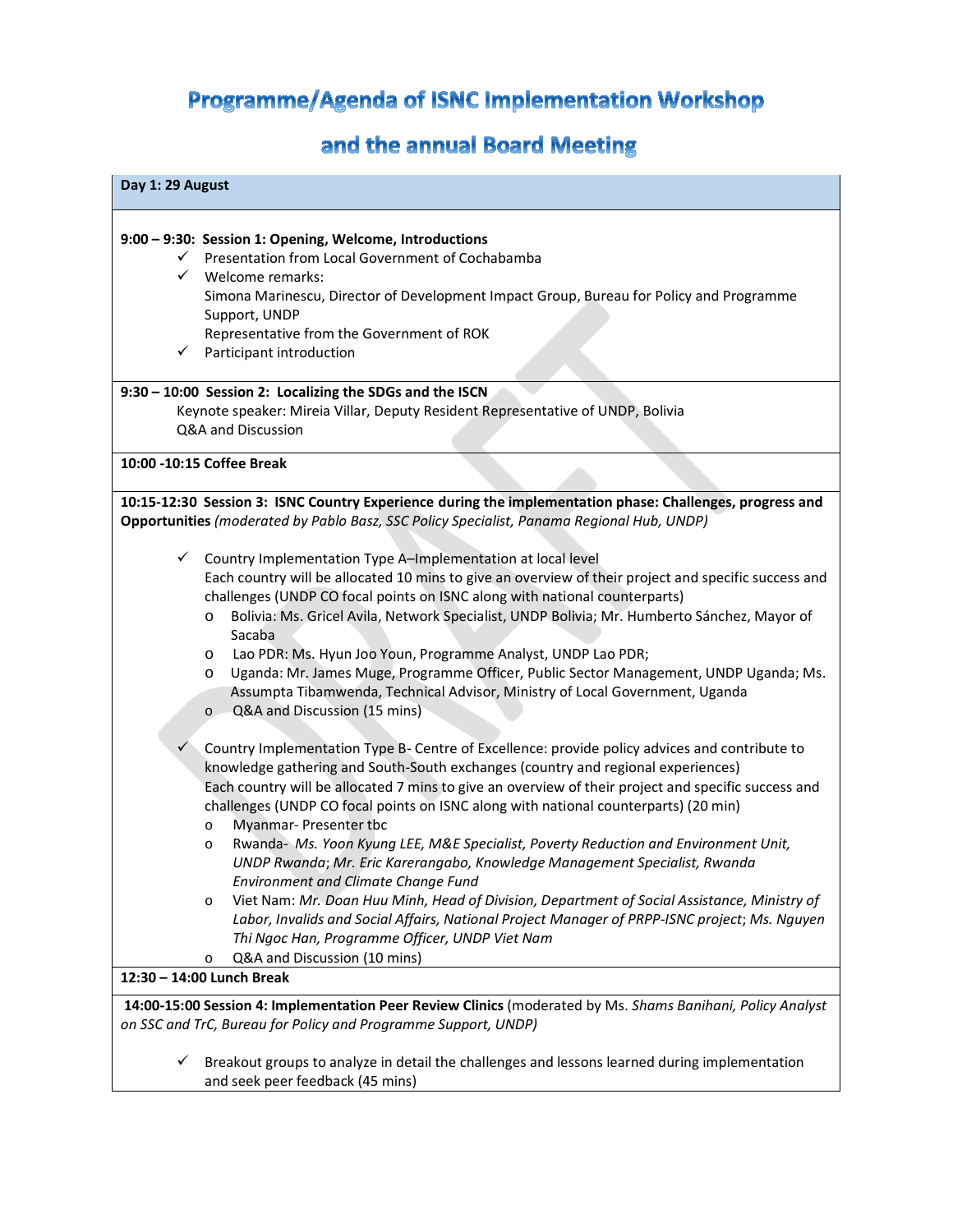Group 1: Bolivia, Rwanda and Myanmar (*facilitated by Ms. Nan Collins, SSC Policy Specialist, Bangkok Regional Hub, UNDP*) Group 2: Lao PDR, Uganda and Viet Nam (*facilitated Mr. Pablo Basz, SSC Policy Specialist, UNDP Panama Regional Hub, UNDP*) Groups report back to Plenary (15 mins)

#### **15:00 -17:00 Session 5: Knowledge Fair**

 $\checkmark$  Present and discuss potential usage of the knowledge products developed (45 mins) All participating teams can apply to host one knowledge table and explain to visitors to your table the knowledge products and explore potential collaboration to use your knowledge in other's contexts.

#### **17:00-17:30 Wrap up for Day one**

*Simona Marinescu, Director of Development Impact Group, Bureau for Policy and Programme Support, UNDP* **18:00-20:00 Reception Dinner**

#### **Day 2: 30 August, 2016**

**9:00 -13:00 Session 6:** Field visit to ISNC implementation site in Cochabamba, Bolivia (half-day)

#### **Lunch to be served at Hotel Cochabamba**

**14:00-17:30 Session 7: Training on the implementation guidance** *(Moderated by Amita Gill, Policy Specialist, Local Governance, UNDP HQ)* 

This is session will be a joint training session on the ISNC implementation guidance for both UNDP project managers and KOICA colleagues.

- Review of the latest updates, comments and suggestions on the Implementation Guidance of ISNC (30 mins)
- $\checkmark$  Implications of the SDGs on the ISNC project: at local, regional, and global level (30 mins)
	- o Localization of SDGs, opportunities and challenges for Latin America and the Caribbean: *Lurdes Gomez, Local Governance Advisor – Panama Regional Hub, UNDP*
	- o African Charter on the Values and Principles of Decentralization, Local Governance and Local Development: *Rose Akinyi Okoth – Local Governance and Decentralization Advisor, Addis Ababa Regional Hub, UNDP*
	- o SDG local governance diagnostic tool: Local/community process (30 min)- *Mr. Patrick Duong, Regional Local Governance Advisor, Bangkok Regional Hub, UNDP; Ms. Nan Collins, SSC Policy Specialist, Bangkok Regional Hub, UNDP*
- $\checkmark$  Q&A and discussion (30 mins)

#### **15:30-15:45 Coffee Break at 15:30 (15 mins)**

- $\checkmark$  Transformation of mind-set: Practical experiences on community-led development (40 mins)- Mr. *John Coonrod, Executive Vice President, The Hunger Project*
- $\checkmark$  Q&A (15 min)

**Plenary reflection**: Further suggestions to the implementation guidance, based on field knowledge and practices (20 mins)

#### **Day 3: 31 August 2016**

**9:00 -10:30 Session 8: Establishing Centres of Excellence (***moderated by Mr. Pablo Basz, SSC Policy Specialist, UNDP Panama Regional Hub, UNDP)*

This session will focus on the attributes, roles and missions, and the establishment of centres of excellence.